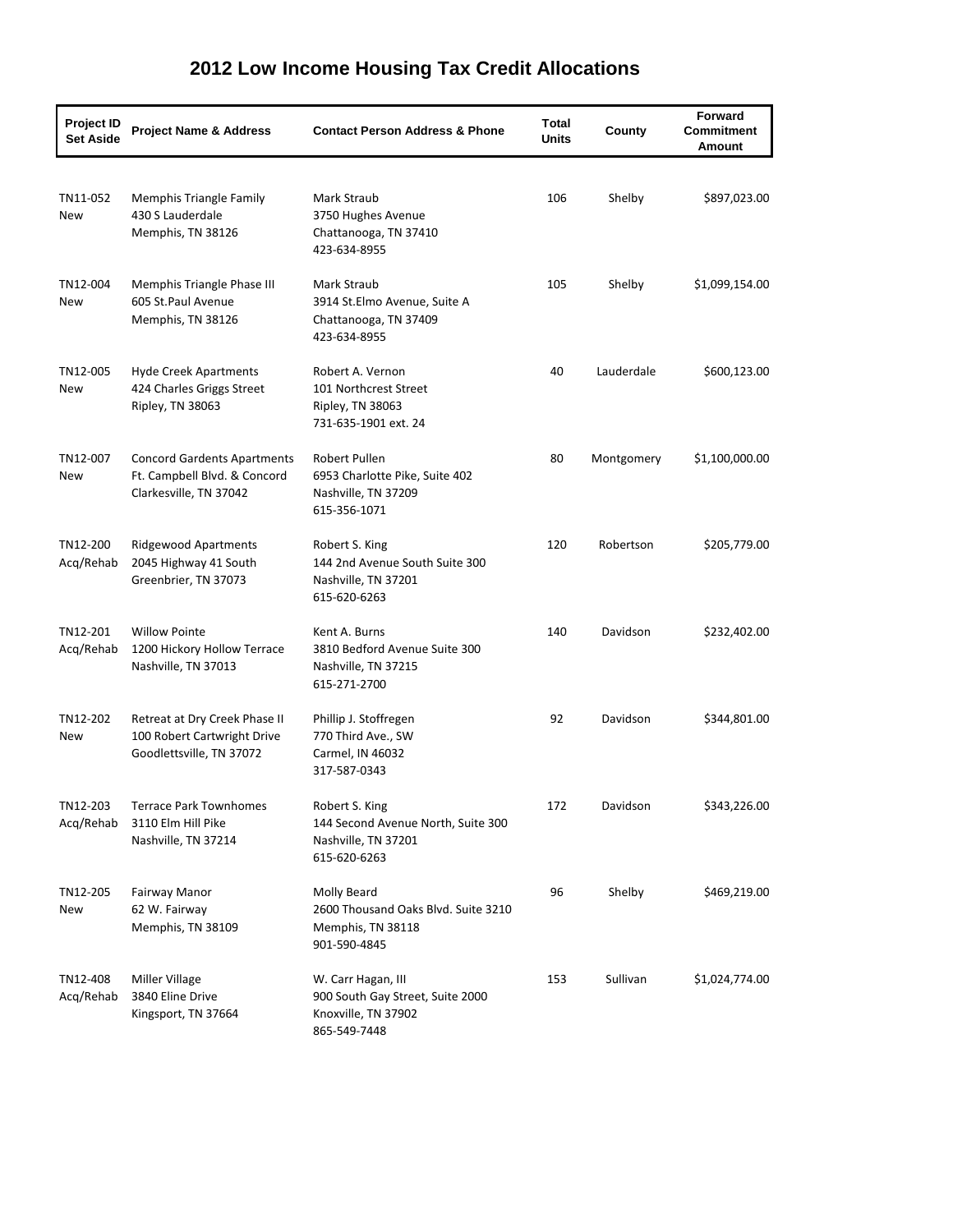| <b>Project ID</b><br><b>Set Aside</b> | <b>Project Name &amp; Address</b>                                         | <b>Contact Person Address &amp; Phone</b>                                                     | <b>Total</b><br><b>Units</b> | County     | Forward<br><b>Commitment</b><br>Amount |
|---------------------------------------|---------------------------------------------------------------------------|-----------------------------------------------------------------------------------------------|------------------------------|------------|----------------------------------------|
|                                       |                                                                           |                                                                                               |                              |            |                                        |
| TN12-409<br>Acq/Rehab                 | Lee Manor<br>1800 Lee Drive<br>Athens, TN 37303                           | W. Carr Hagan, III<br>900 South Gay Street, Suite 2000<br>Knoxville, TN 37902<br>865-549-7448 | 90                           | McMinn     | \$630,548.00                           |
| TN12-416<br>New                       | <b>Heritage Hills</b><br>N Gateway Ave<br>Rockwood, TN 37854              | David Psimer<br>5583 Bobby Hicks Hwy. Suite 111<br>Gray, TN 37615<br>423-467-8012             | 72                           | Roane      | \$808,811.00                           |
| TN12-428<br>New                       | Oxford Square Apts.<br>Hwy 431 New Columbia Hwy<br>Lewisburg, TN 37091    | Lynn Greer<br>20 Market Square<br>Rogersville, AL 35652<br>256-247-5059                       | 52                           | Marshall   | \$705,866.00                           |
| TN12-441<br>Acq/Rehab                 | Presidental West Apts.<br>5459 Hudgins Road<br>Memphis, TN 38116          | Robert Hyde<br>35 Union Avenue, Suite 200<br>Memphis, TN 38103<br>901-544-1721                | 112                          | Shelby     | \$537,140.00                           |
| TN12-444<br>New                       | The Villas of Savannah<br>1450 Florence Rd<br>Savannah, TN 38372          | Phil Ellen<br>745 Ponce De Leon Terrace<br>Atlanta, GA 30306<br>256-490-4866                  | 48                           | Hardin     | \$692,425.00                           |
| TN12-449<br>New                       | The Vinings at Greencastle<br><b>Wilson Road</b><br>Clarksville, TN 37043 | Jay B. Ronca<br>1544 S. Main Street<br>Fyffe, AL 35971<br>256-417-4920                        | 80                           | Montgomery | \$824,392.00                           |
| TN12-459<br>New                       | Alton Place Apts.<br>Chandler Place @ W. 34th St<br>Chattanooga, TN       | Mike Hedges<br>104 Rustling Oaks Court<br>Pleasant View, TN 37146<br>615-746-2614             | 88                           | Hamiliton  | \$1,030,000.00                         |
| TN12-461<br>New                       | <b>Dickson Gardens</b><br>500 Barbecue Road<br>Dickson, TN 37040          | Dale Lancaster<br>212 Waterford Square<br>Madison, MS 39110<br>601-707-8715                   | 48                           | Dickson    | \$659,365.00                           |
| TN12-469<br>Acq/Rehab                 | The Park At Richards Road<br>850 Richards Road<br>Nashville, TN 37013     | <b>Robert Trent</b><br>5020 Harpeth Drive<br>Brentwood, TN 37027<br>615-370-5721              | 264                          | Davidson   | \$1,100,000.00                         |

## **2012 Low Income Housing Tax Credit Allocations**